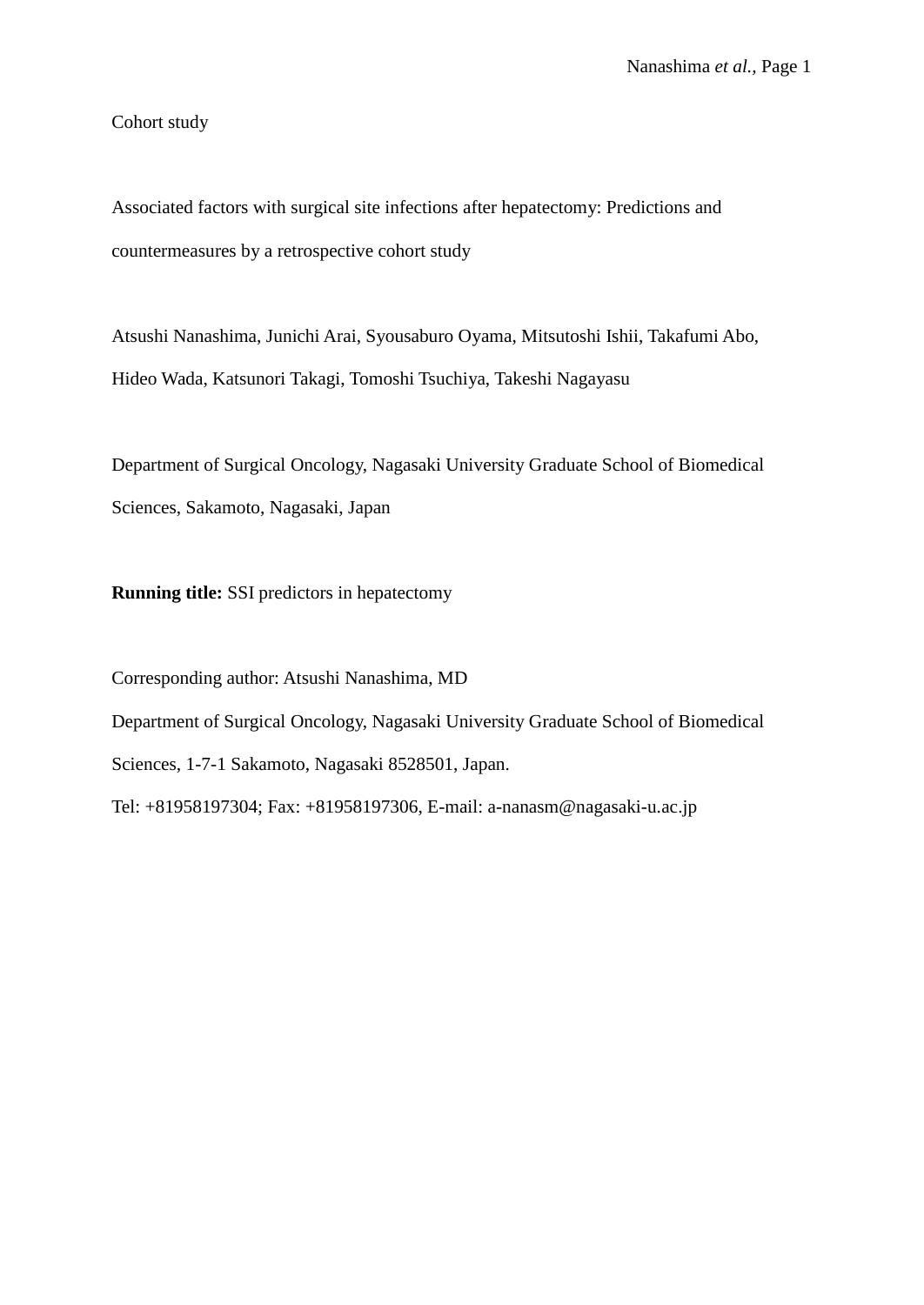### **ABSTRACT**

*Background:* To clarify the factors associated with posthepatectomy surgical site infections (SSIs), the clinicopathological data of 526 patients who underwent hepatectomy was retrospectively examined as a retrospectively cohort study.

*Methods:* Patient demographics, liver functions, histological findings, surgical records and post-hepatectomy morbidity were compared between non-SSI and SSI groups; the SSI group included superficial and deep SSIs.

*Results:* The prevalence of SSIs (5-8%) has not changed over an 18-year period. Deep SSIs were significantly more increased in male patients with lower performance statuses and American Society of Anesthesiologists (ASA) scores (p<0.05). SSIs tended to be less prevalent, although not significant  $(p=0.10)$ , in patients who underwent laparoscopic hepatectomies compared to those who underwent laparotomies. For patients in whom hemostatic devices were used, the prevalence of superficial SSIs was significantly lower than those in whom the devices were not used  $(p<0.05)$ . Blood loss and transfusion were significantly more frequent in the deep SSI group compared to other groups  $(p<0.01)$ . Hospital stay in the deep SSI group was significantly longer compared to other groups. The incidence of morbidity was more frequent in the SSI groups compared with the non-SSI group  $(p<0.001)$ . A multivariate analysis showed that not using a vessel sealing device was significantly associated with superficial SSIs; male gender, hepatic failure and bile leakage were significantly associated with deep SSIs ( $p<0.05$ ). *Conclusions:* SSIs were important indicators of patient outcomes after hepatectomies, and preventing SSI development after surgical procedures is an important step in improving the overall prevalence of SSIs.

**KEYWORDS:** hepatic resection; surgical site infection; patient outcome; predictors; cohort study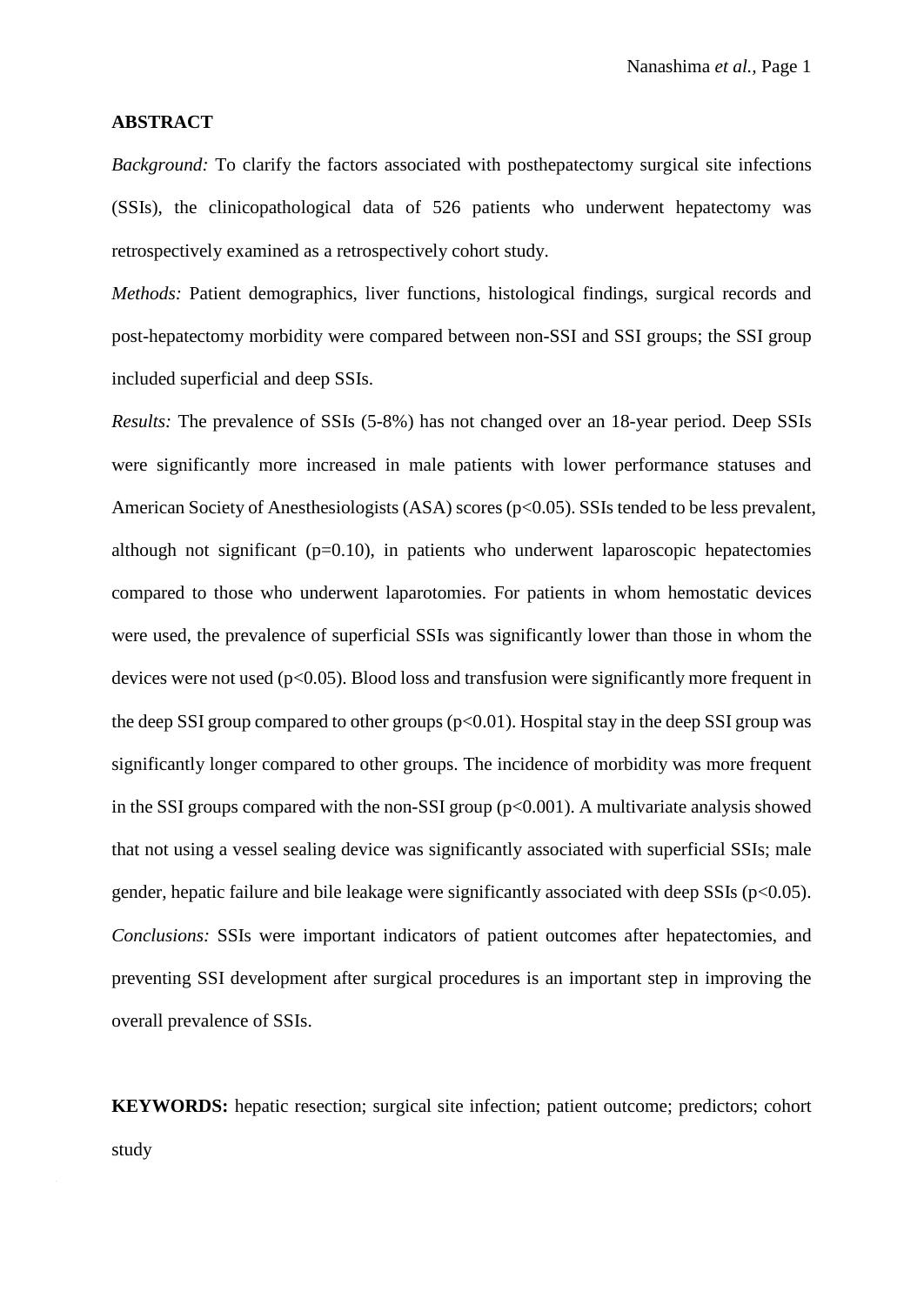### **Introduction**

Hepatic resection is an invasive operation that can lead to increased blood loss requiring red cell transfusions and that can cause severe physiological stress responses, postoperative complications (e.g., hepatic failure, bile duct leakage, or multi-organ failure). Recently, by understanding pathophysiology and the treatments based on it, perioperative patient management has gradually improved, along with surgical techniques, which have been aided by improved surgical skills and medical devices. Regardless of the improvements in hepatic surgery, hepatectomy-related surgical site infections (SSIs) have not been eradicated.<sup>1</sup> SSIs in deep lesions affecting the organ were supposedly caused by the following factors: 1) collections of fluids, such as bile, pancreas juice, and clotted blood; 2) iatrogenic instruments, such as drainage tubes, tied knots or staples; 3) organ damage, such as necrotic or ischemic areas; and 4) bacterial translocation because of hepatic dysfunction. The incisional SSI in the superficial lesion of the abdominal wall may be caused by the following: 1) exposure of digestive tract fluid or blood; 2) bacterial flora, which is usually located on the patient's skin; and 3) an exposure to extrinsic bacteria. It is important to clarify the hepatectomy-associated parameters with SSI in the deep and superficial lesion and then to take the necessary measures to avoid infections by recognizing the associated factors. Several investigators have reported on the factors associated with SSI in patients who underwent hepatectomies.<sup>1-5</sup> The intent of the present study was to examine these additional parameters by looking at the temporal trends at a single Japanese cancer institute. Based on the results, it must be considered taking measures to reduce the prevalence of SSI. It was hypothesized that hepatectomy-related SSI could be improved by treating the risk factors clarified by the present study.

 In the present cohort study, the perioperative clinical and pathological parameters, surgeon experiences, surgical records and the postoperative morbidity and mortality rates of 526 patients with various liver diseases who underwent hepatic resections between 1994 and 2012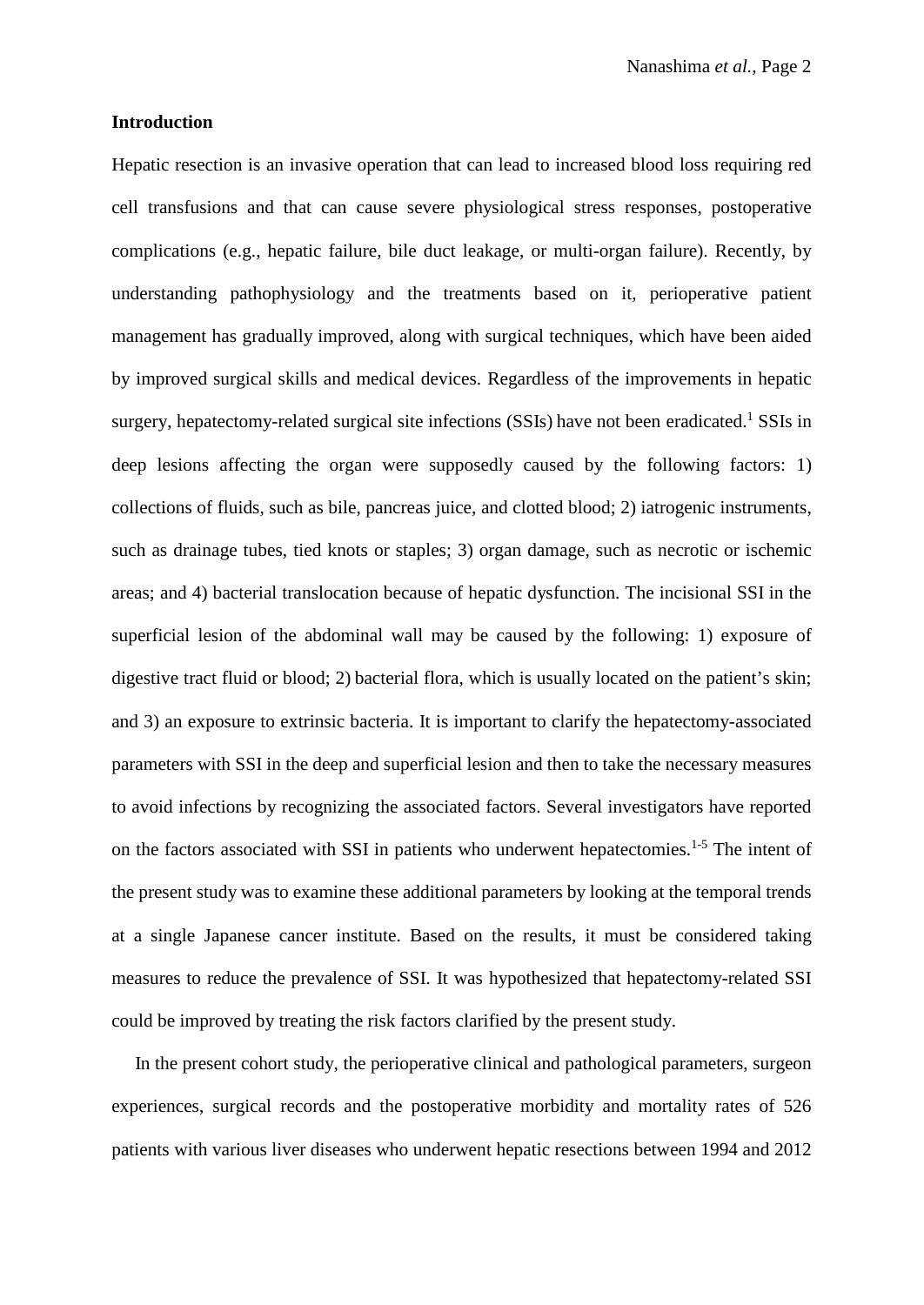were retrospectively examined. In the 2000s, a chief operator was changed, although the first author treated the same group for the entire study period. In 2007, we started using hemostatic devices and the hanging maneuver systematically. Therefore, the study period was divided into three groups: group 1 (1994-1999), group 2 (2000-2006) and group 3 (2007-2012). Based on the results, the future strategies for SSIs in liver surgery at our institute were considered.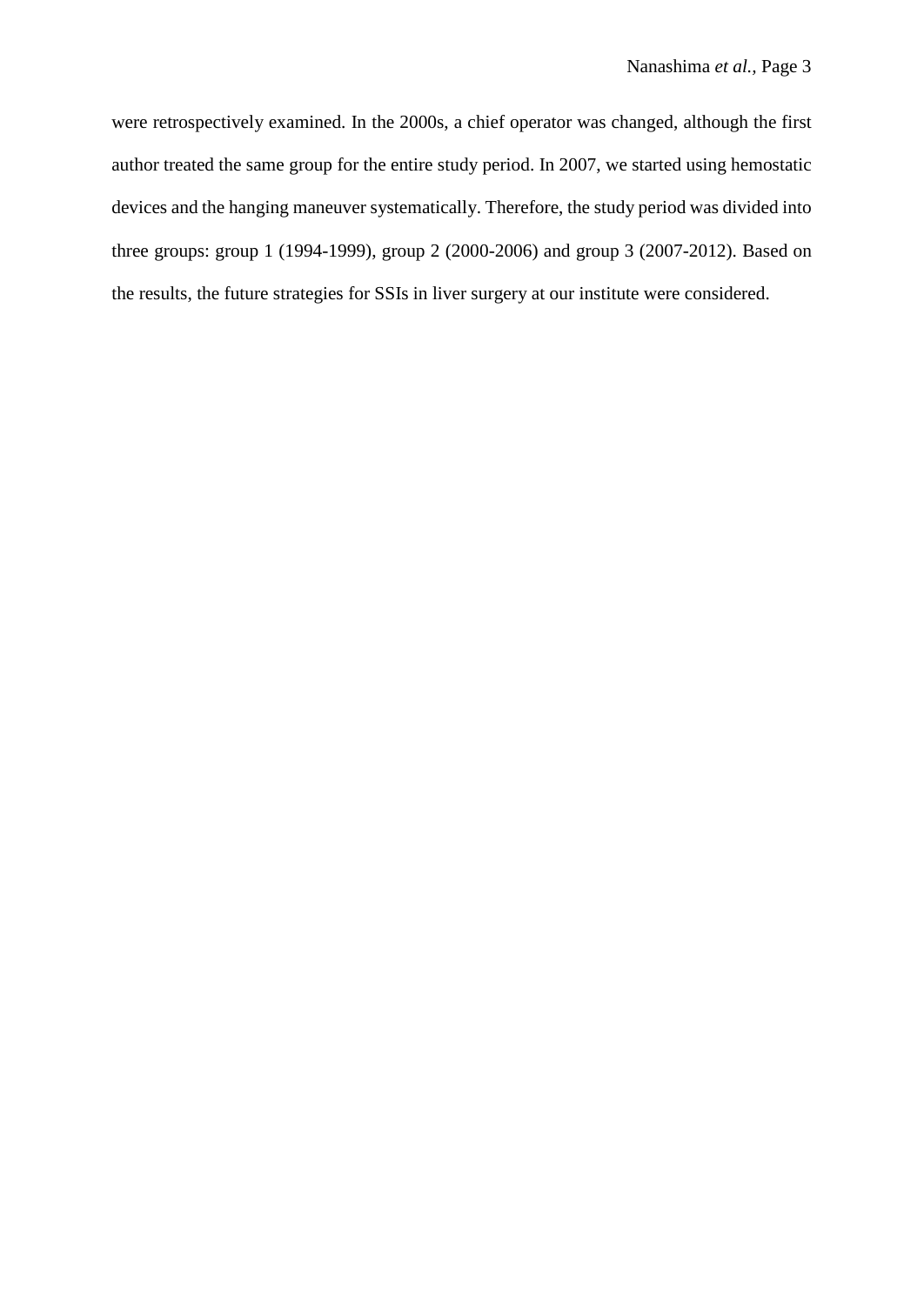## **Materials and Methods**

#### Patient demographics

A total of 526 consecutive patients (367 males, 159 females) undergoing hepatic resection in the Division of Surgical Oncology and Department of Surgery at Nagasaki University Graduate School of Biomedical Sciences (NUGSBS) between 1994 and 2012 were analyzed. The mean and median patient ages at the time of surgery were  $64.3 \pm 11.7$  and 67 years (range, 20-86 years), respectively. All patients' in-hospital data was consecutively collected during these follow-up periods but no potential bias. There were no patient selection or matching criteria, and all patients were enrolled for the present study.

The subjects were divided based on time periods: term 1, hepatectomies performed between 1994 and 1999, 137 patients (26%); term 2, hepatectomies performed between 2000 and 2006, 211 patients (40%); and term 3, hepatectomies performed between 2007 and 2012, 178 patients (34%). All of the patients underwent ICG testing to evaluate the operative indications. All of the study protocols were approved by the Human Ethics Review Board of our institution. Informed consent for data collection was obtained from each patient during this period. Anesthetic and patient data were retrieved from the NUGSBS database. There was no conflict of interests and no financial supports from anywhere.

For hepatectomy, the liver volume to be resected was estimated according to results of the indocyanine green retention rate at 15 min (ICGR15). Furthermore, hepatic function for hepatectomy was limited to ICGR15 <40%. The expected liver volume for resection, excluding the tumor, was measured by computed tomography (CT) volumetry. Functional liver volume by 99mTc-galactosyl serum albumin (GSA) scintigraphy has been performed in patients since 1998. The liver uptake ratio at 15 min (LHL15) by <sup>99m</sup>Tc-GSA scintigraphy and serum hyaluronic acid level was examined preoperatively.<sup>5</sup> Parenchymal dissection was accomplished using the forceps fracture method under intermittent vascular clamping of the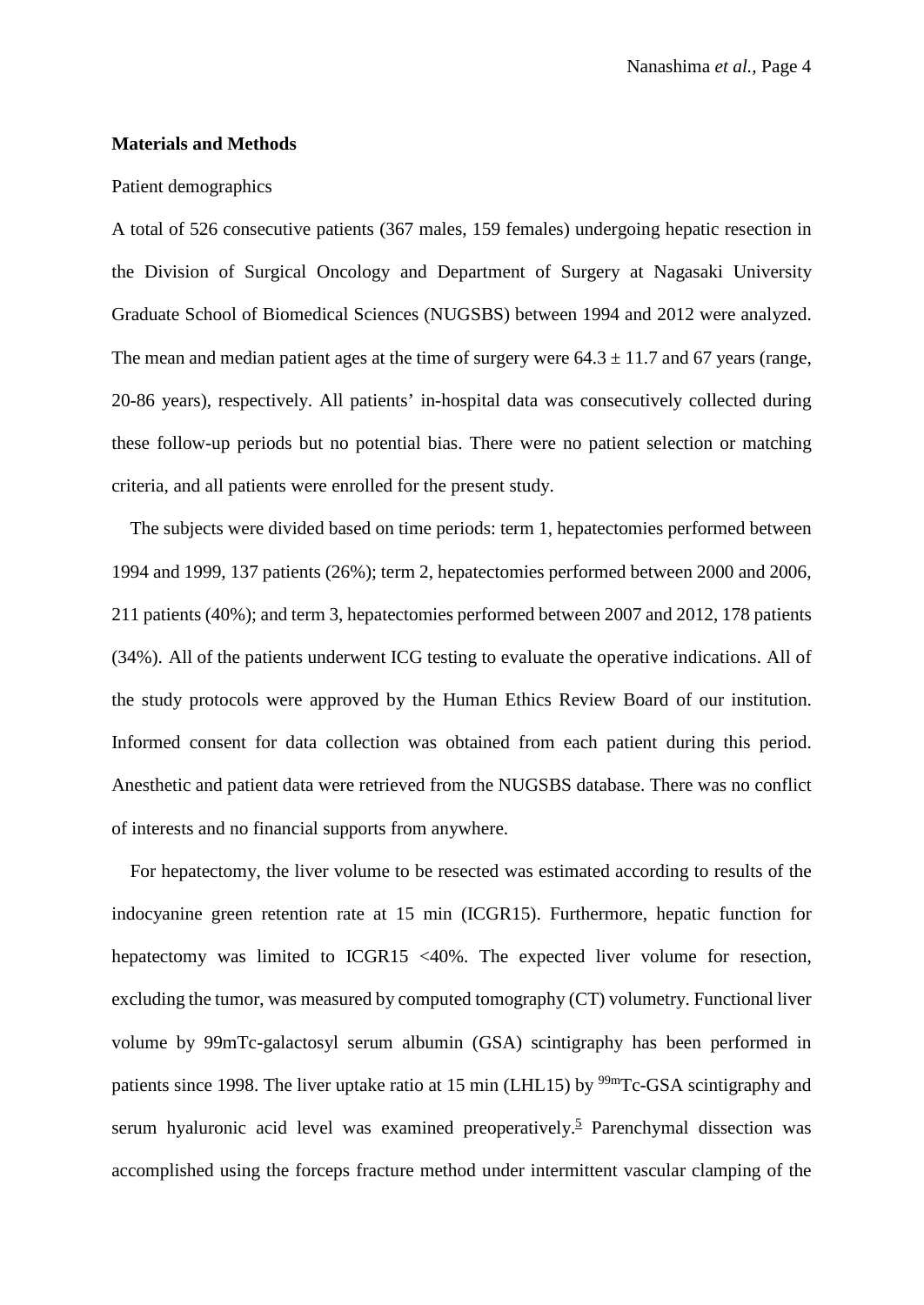hepatic artery and portal vein in the hepatoduodenal ligament. In case of laparoscopic hepatectomy, forceps fracture method was sometimes applied and, however, the use of the surgicalt devices as the ultrasonic dissectors or vessel sealers to dissect hepatic parenchyma. An evaluation of background liver disease and main liver disease was confirmed by histopathological examination of the resected specimen. The classification system of the General Rules for the Clinical and Pathological Study of Primary Liver Cancer for clinic-pathological parameters or the Liver Damage Grade classification was used in the present study.<sup>6</sup> The main operator was the teaching staff in 361 (69%) cases and the fellowship or resident surgeon in 165 (31%) cases. The operative procedures included hemi-hepatectomies (with varying degrees of resection) (n=197, 38%), sectionectomies or segmentectomies (n=161, 31%) and partial resection (n=168, 32%). All of the hepatic tumors were completely resected without macroscopic exposure of the amputated section to the remaining liver.

# **Statistics**

All continuous data are expressed as the mean ±SD and median value. Differences were examined using a one-way analysis of variance (ANOVA) and Student's t-test. Correlations between the two parameters were examined by calculating the Pearson's correlation coefficient. Categorical data were analyzed using Fisher's exact test, which was the most sensitive analysis. Potentially predictive variables were identified using a significance level of  $p<0.05$  by univariate analysis, and the identified factors were then entered into the multiple logistic regression analysis. A two-tailed value of *P*<0.05 was considered statistically significant. SPSS for Windows version 18.0 (SPSS, an IBM Company, Chicago, IL) was used for all the statistical analyses.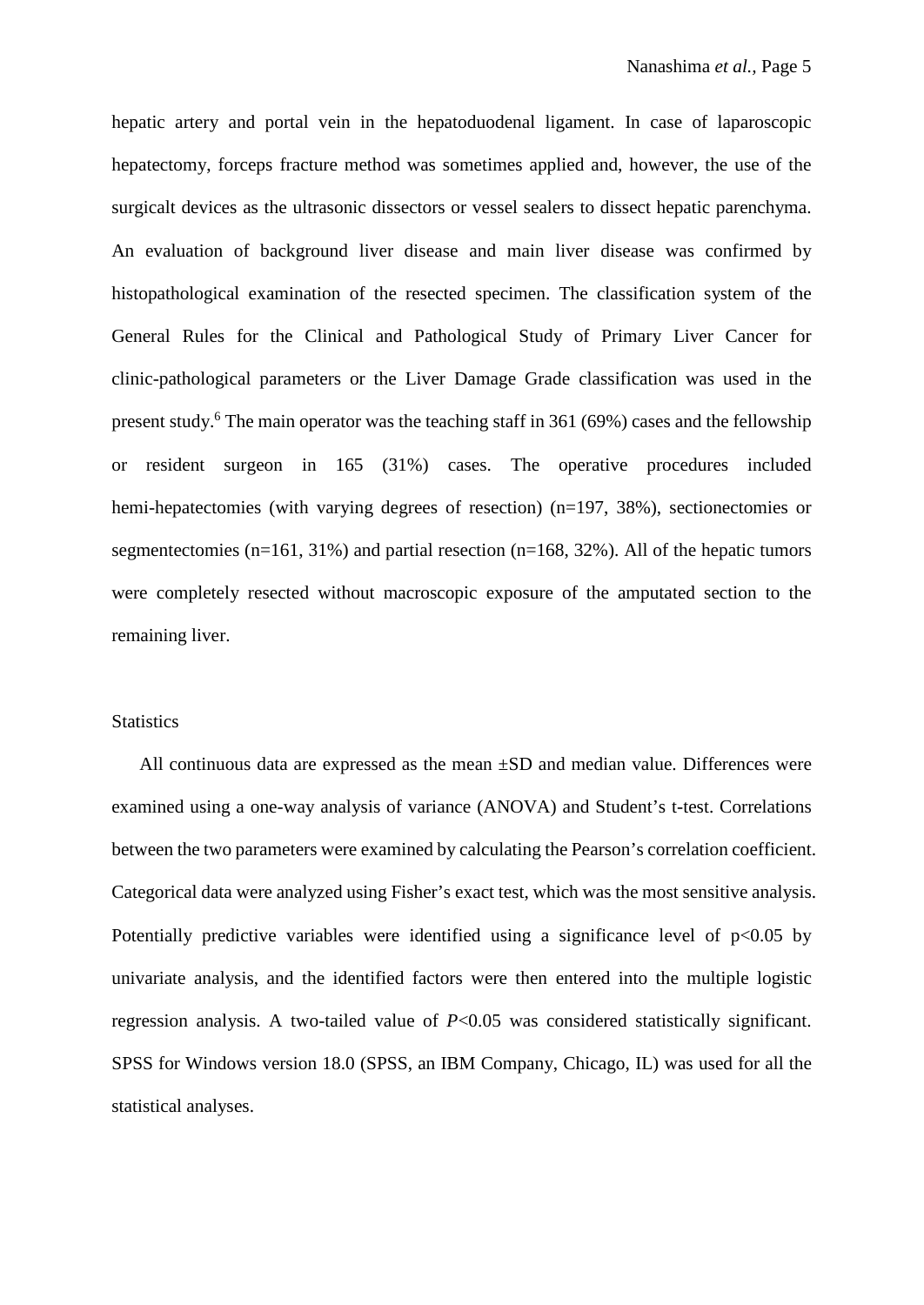### **Results**

There were 257 patients (49%) with normal livers, steatohepatitis in 17 (3%), chronic hepatitis in 223 (42%), including liver cirrhosis in 82, and obstructive biliary jaundice in 29 patients (6%). The following liver diseases were identified: liver metastasis in 166 (32%), hepatocellular carcinoma (HCC) in 228 patients (43%), intrahepatic cholangiocarcinoma (ICC) in 38 (8%), gallbladder carcinoma in 25 (5%), extrahepatic bile duct carcinoma in 41 (8%), and other benign liver diseases in 28 (4%). Regarding the liver functional classification, the Child-Pugh classification was B in 17 patients (3%) and A in 509 patients (97%), and the Japan's liver damage grade, including a parameter of indocyanine green (ICG) test, was grade A in 454 patients (86%) and B in 72 (14%).

Table 1 shows the prevalence of SSI in the different periods. The prevalence of superficial SSI, deep SSI and the total number of SSIs has not changed over an 18-year period.

Table 2 shows the demographics of patients who underwent hepatectomy (for each SSI). In the deep SSI group, the male gender was significantly higher compared to other groups ( $p<0.05$ ). In the deep SSI group, the prevalence of the lower performance status and the lower American Society of Anesthesiologists (ASA) score were significantly higher compared with other groups  $(p<0.05)$ . Patient age and the incidences of background liver, liver disease, co-morbidity and preoperative liver functions were not significantly different between the groups.

Table 3 shows the surgical records and patient outcomes. The incidences of laparoscopic hepatectomy tended to be higher and no laparoscopic hepatectomy were observed in the SSI groups, but these results were not significant  $(p=0.102)$ . The operators and extend of the hepatectomies and combined resections were not different between the groups. Non-use of hemostatic devices was significantly more frequent in the superficial SSI group compared to the other groups  $(p<0.05)$ . The operating and transection times were not different between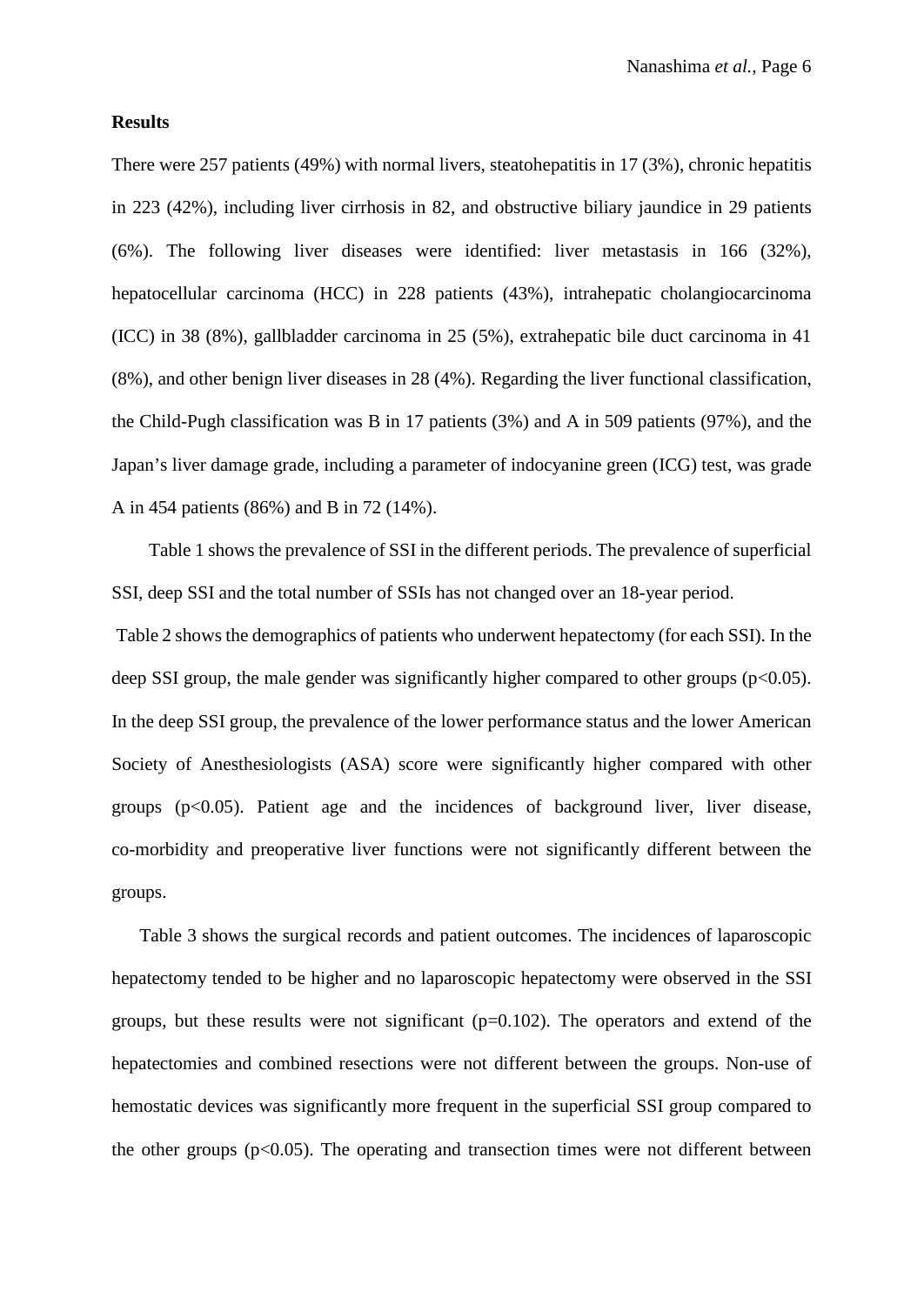groups. Blood loss and transfusion occurred significantly more frequently in the deep SSI group compared to the other groups, and the red cell transfusion rate in the deep SSI group was significantly higher compared to the other groups  $(p<0.01)$ .

Hospitalization time in the deep SSI group was significantly longer compared to the other groups. The incidence of total postoperative morbidity was more frequent in the superficial and deep SSI groups compared to the non-SSI group  $(p<0.001)$ . The incidences of hepatectomy-related complications, hepatic failures, long-term ascites, bile leakage and hospital stay deaths in the deep SSI groups occurred significantly more frequently compared to the other groups  $(p<0.01)$ . Table 4 shows the risk ratio of the SSI-associated parameters according to the multivariate analysis. Use of the vessel sealing device was significantly associated with superficial SSIs ( $p<0.01$ ). Male gender was significantly associated with deep SSIs (p<0.05), but general status and surgical records were not associated with deep SSIs. With respect to posthepatectomy complications, hepatic failure and bile leakage were significantly associated with deep SSIs ( $p<0.05$ ).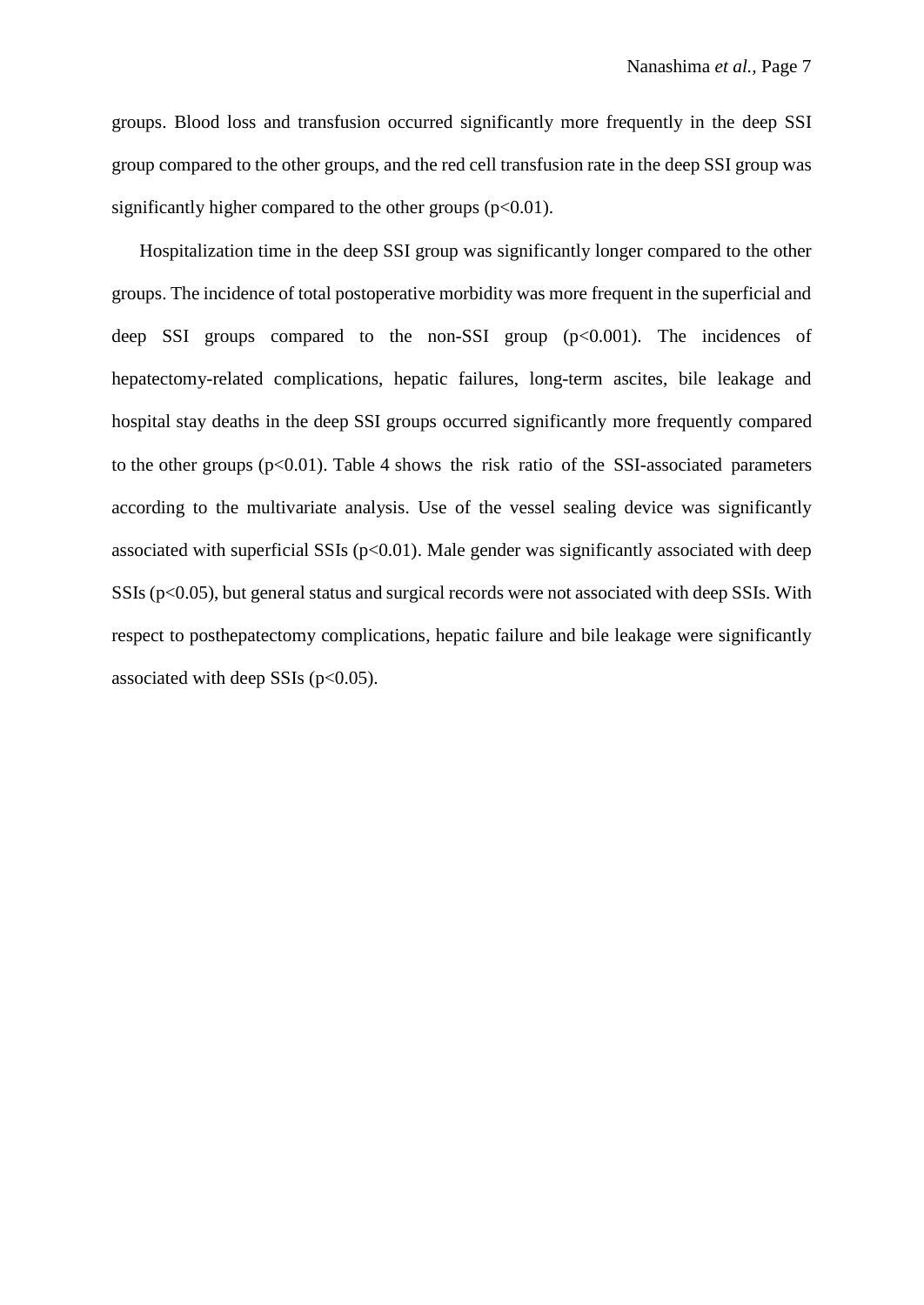### **Discussion**

Surgical site infection is a major postoperative complication, particularly in hepatobiliary surgery.<sup>1,3,7</sup> This frustrating complication prolongs hospital stays. SSI treatments have been improved by the development of perioperative management but not the use of antibiotics. A recent surgical report still has concerns about SSIs. Arikawa et al. recently reported on each incisional and organ/space SSI; the predictive factors for SSIs in HCC patients were longer operations and bile leakage.<sup>1</sup> Thus, it is necessary to evaluate SSIs separately in the superficial (incisional) and deep (organ space) site, in the present study as well. In this report, we examined hepatectomies in patients with various liver diseases because we wanted to examine different hepatectomy surgeries, such as combined resection of the bile duct, major vessels or other organs.

 As postoperative complications might improve based on time period changes, we confirmed differences in the prevalence of SSI based on our experiences. However, the incidence of each SSI did not changed in 3 time periods over 18 years. Therefore, with respect to SSIs at our institute, improvement could not be observed. Previous reports have shown an SSI incidence of approximately 10-15% after hepatectomy; the incidence in the present series (5-8%) was lower than these reports. $1-3$  Therefore, our SSI management might be adequate. With respect to preventing postoperative infection, prophylactic antibiotics, such as kanamycin, were administered orally for a couple of days before the operation, and third-generation cephem antibiotics by drip infusion were used for 7 days after hepatectomies in the 1990s in our series. However, these prophylaxes might not be necessary because reliable evidence regarding their effectiveness has not been fully elucidated; therefore, we have not administered prophylactic antibiotics since 2000. As a result, the incidence of infection was not changed at all. Shaving of the body hair has been performed previously to prevent incisional SSI at our institute. However, this procedure has also been stopped since 2002 because the reliable evidence has not been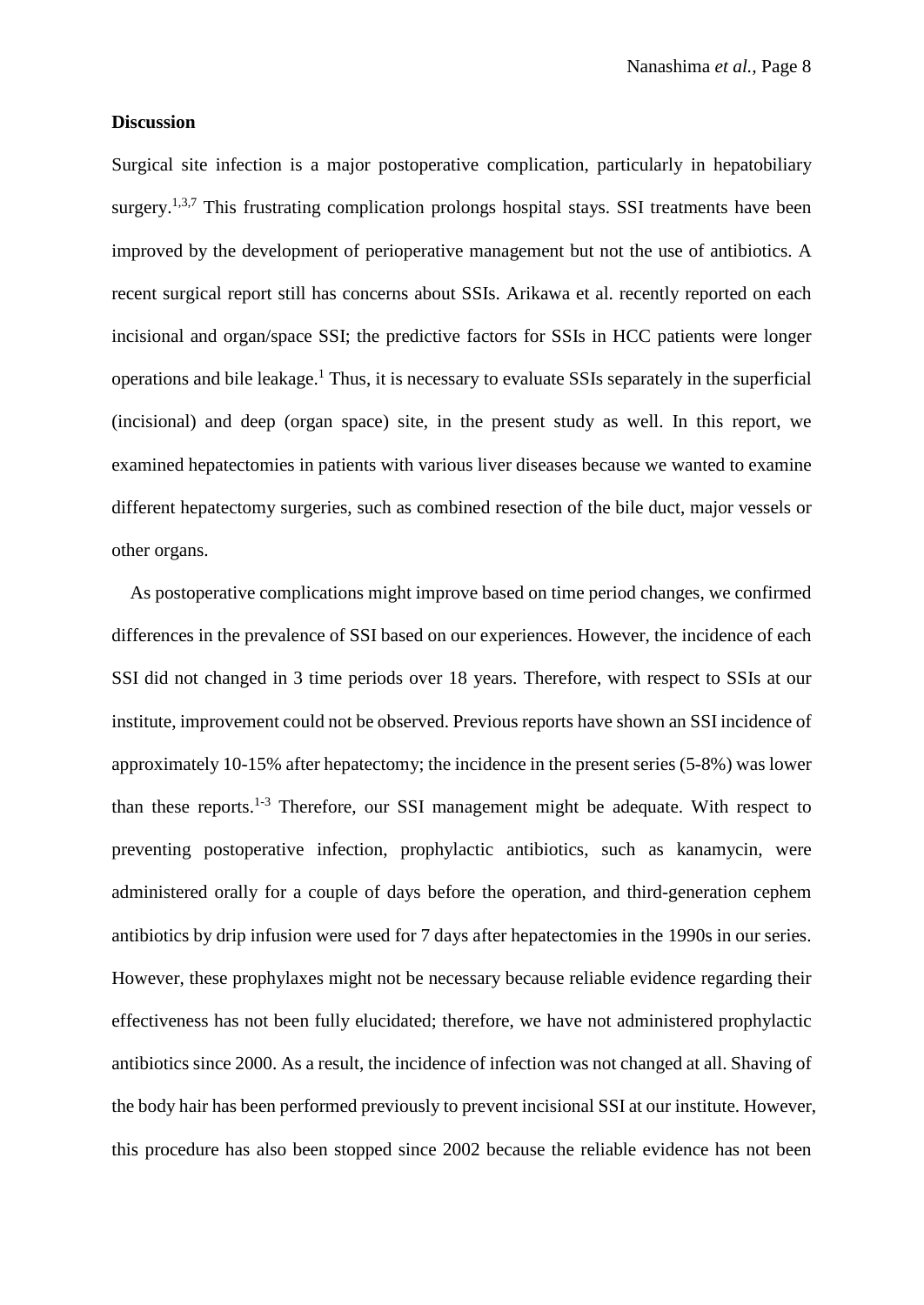clarified. Since 2004, ties with silk saw have been changed to absorbable materials to prevent SSIs at our institute. When the abdominal wound was closed, we fully wash the intra-abdominal space with a large amount of saline (5000 ml) to remove remaining microorganisms and the incised wound was well washed by a jet stream of saline. With respect to the deep SSI, management of drainage tube is important. In fact, we applied the closed drainage tube and, however, the remarkable management regimen has not been established at our institute. Thus, this management was entrusted by each surgeon for the entire series in the present study. The deep SSI was often confirmed by the infectious fluid via the drainage tube and others were confirmed by the additional puncture drainage. In the deep SSI group, such a drainage tube associated infections were included in the present series. Infections were confirmed by the bacteriological examination. Therefore, the adequate regimen for management of the drainage tube at our institute should be established.

Next, the association between any clinical and surgical features and both superficial and deep SSIs were examined. Although older age, background liver diseases, lower liver functions, or comorbidities before surgery were supposed to be important factors with respect to SSI according to previous reports,  $3, 8$  these factors were not significantly associated with either superficial or deep SSIs in our series. Current or past histories of cardiovascular diseases tended to be associated with superficial and deep SSIs. Previous reports showed the relationship between SSI and cardiovascular disease; for example, patients with cardiovascular diseases often had acute cholecystitis without stones. <sup>9</sup> Although the causes are still unknown, the physiological stress from treatments, associated vasculitis or organ ischemia might cause this condition.<sup>10</sup> Of the various co-morbidities, this factor might be the factor most associated with SSI, according to our results. The male gender was significantly associated with deep SSIs in the present study. It was speculated that male patients have more various habits, such as alcohol or smoking, compared with female patients, which might affect the systemic organ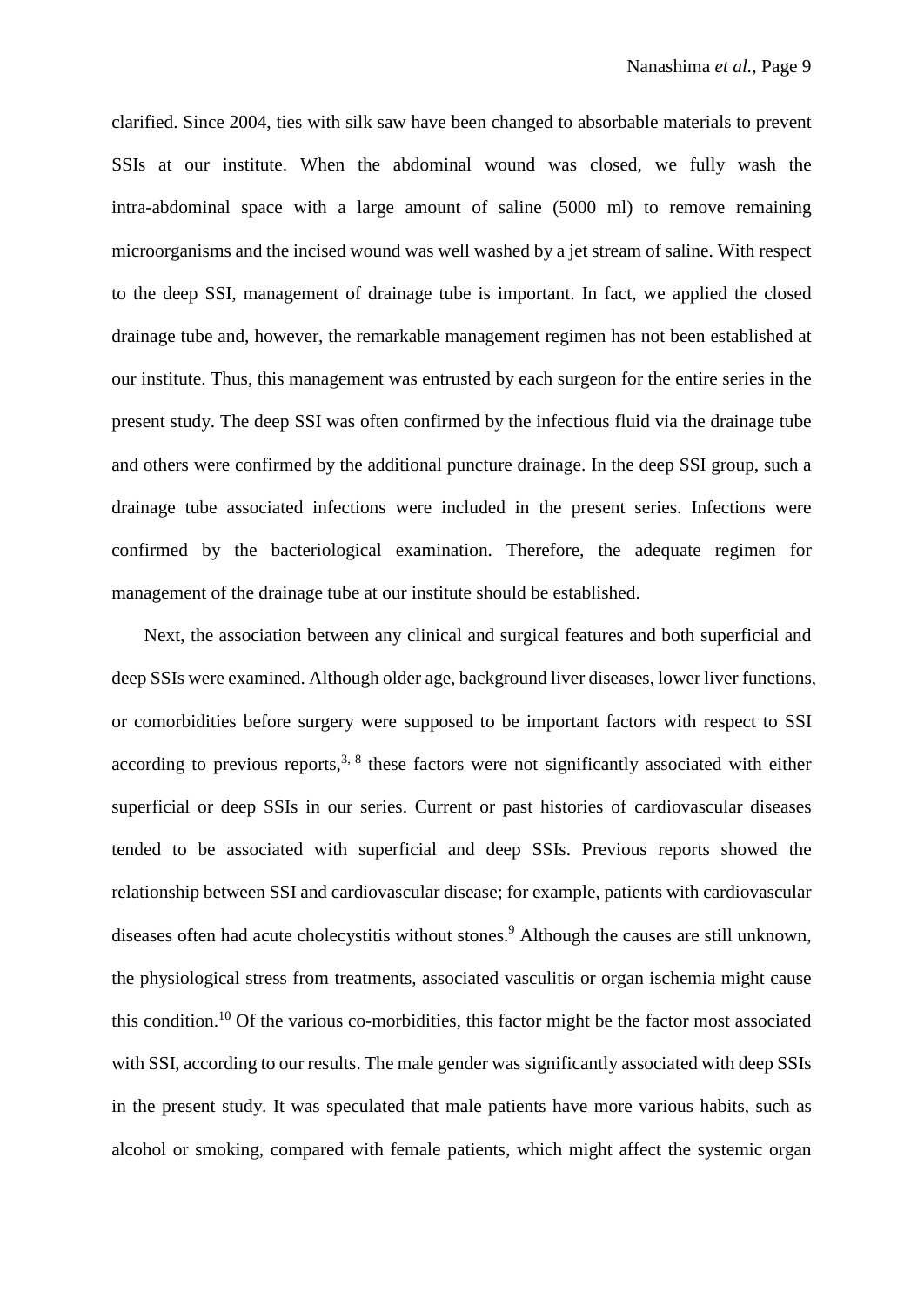dysfunctions. However, the mechanism behind this gender difference has not been identified. In the present study, the different characteristics of male patients compared to female patients could not be examined with the present archives at our institute. As in previous reports, the lower performance status or ASA levels were significantly associated with deep SSIs in the present study.11 Patients with these parameters might have lowered immunity, based on worsened systemic physiological functions.

With respect to the surgical records, the patients who underwent laparoscopic operations did not experience any SSIs. Laparoscopic operations for digestive organs were also associated with lower infections, and the length of the surgical wound was related to bacterial infections.<sup>12</sup> In particular, gram-positive bacteria, such as a methicillin-resistance staphylococcus aureus, was often detected on the surface wound or around foreign objects, such as a drainage tube.<sup>13</sup> Laparoscopic surgery for hepatic surgery has recently increased worldwide, and developing this procedure is necessary from the perspective of avoiding SSIs. Furthermore, the use of hemostatic devices was associated with lower the superficial SSI in the present study. By using such devices, contamination via the operator's figures or the spread of digestive juices on the abdominal wall or skin might be avoided. Using vessel sealing devices decreased bile leakage after hepatectomy in previous reports as well.<sup>14</sup> In case of laparoscopic hepatectomy, the dissecting or hemostatic devises were mainly used for parenchymal transections, which might be influenced the lower prevalence of SSIs in the laparoscopic procedures. Forceps fracture method for open use was considered as a risk factor for SSI via the operator's hands or forceps. Combined resections of the main vessel or biliary tract were alleged SSI risk factors; however, a significant relationship between SSI and these procedures were not observed. In such operations, the surgeons might be more careful about not contaminating the surgical site. Blood loss and related red cell transfusions were significantly associated with deep SSIs in the present results. As in previous reports, these factors influenced the increased morbidity and patient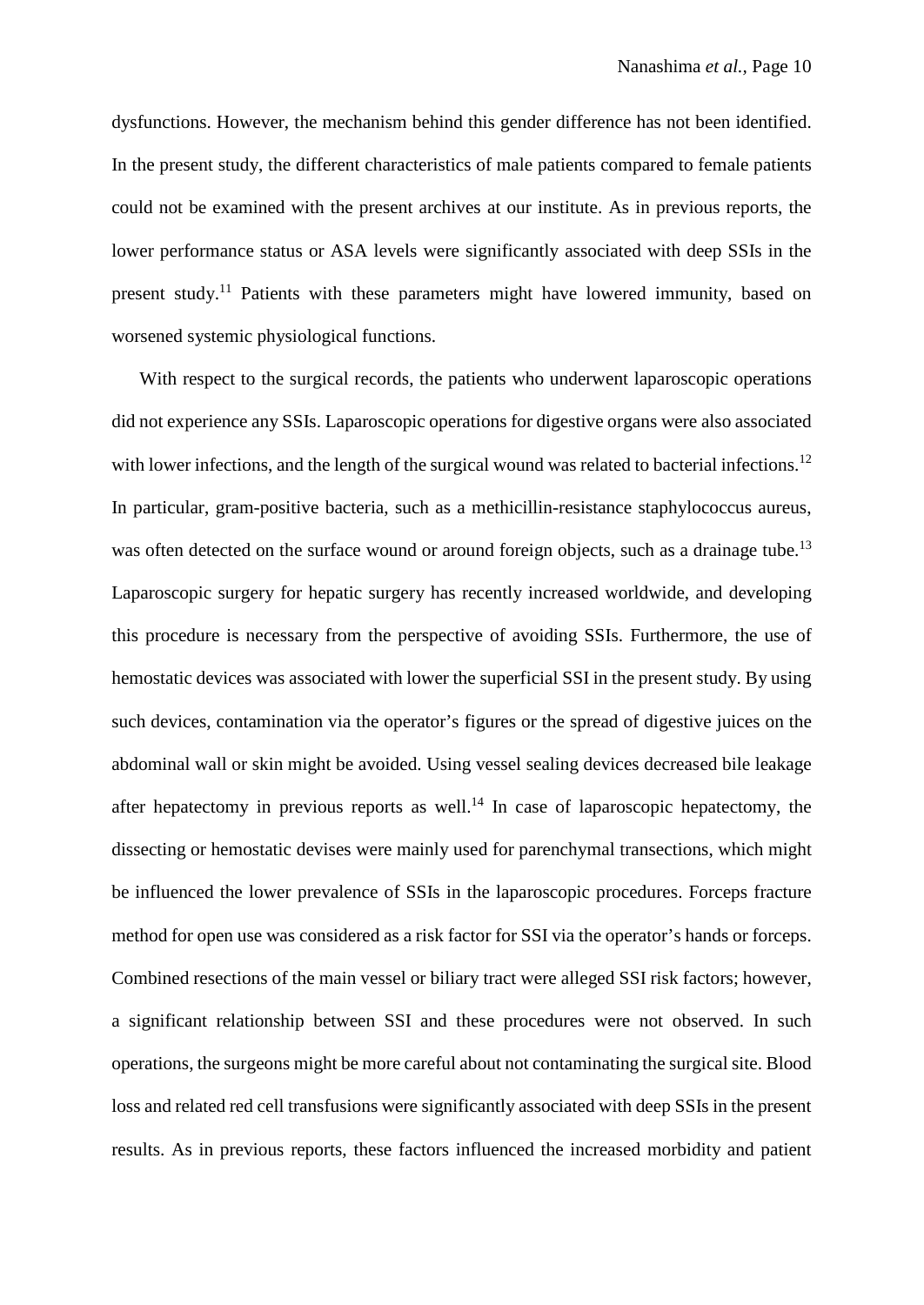prognosis in cancer patients with liver diseases.<sup>15, 16</sup> Although the remarkable mechanisms of this phenomenon have not been clarified yet, decreased immunity caused by increased blood loss or blood transfusion was thought to be one cause.<sup>15, 16</sup> In any event, preventing blood loss by using recent medical devices or controlling transfusions during the operation would decrease the prevalence of SSIs. From the results of the multivariate analysis, non-use of hemostatic device is an independent prognostic factor that may prevent superficial SSIs. Such a device was preferably used to cut the abdominal wall muscles or peritoneum in the recent periods.

 With respect to patient outcomes, SSIs frequently occurred when any postoperative complications were observed. However, superficial SSIs were not significantly associated with hepatectomy-related complications and the length of hospital stay in the present study. The appearance of superficial SSIs was not expected after the hepatectomies. However, deep SSIs were closely associated with any hepatectomy-related severe complication, such as hepatic failure or related hospital-stay death in particular. Hepatic failure frequently causes infection because of the deterioration of the immunological defense mechanism from bacterial translocation or sepsis.<sup>17</sup> Long-term ascites after hepatectomy may cause bacterial peritonitis.<sup>18</sup> Bile juice leakage often causes intra-abdominal infection in the space, except for the drainage area.<sup>1</sup> In the multivariate analysis, bile leakage was the most significant risk factor for deep SSI. Preventing bile leakage from the cystic duct tube might be effective for avoiding SSI.<sup>19</sup> Such a surgical procedure can decrease the occurrence of deep SSIs, and we attempted to use cystic duct drainage tubes to decompress the intra-biliary pressure in cases of anatomical hepatic resections.<sup>20</sup> Hospital-stay length was significantly affected by the high prevalence of post-hepatectomy complications and deep SSIs. Deep SSI was thought to be an important factor affecting patient survival prognosis because this infection causes systemic sepsis and additional multi-organ dysfunctions. Thus, deep SSI is a risk factor for patient outcomes and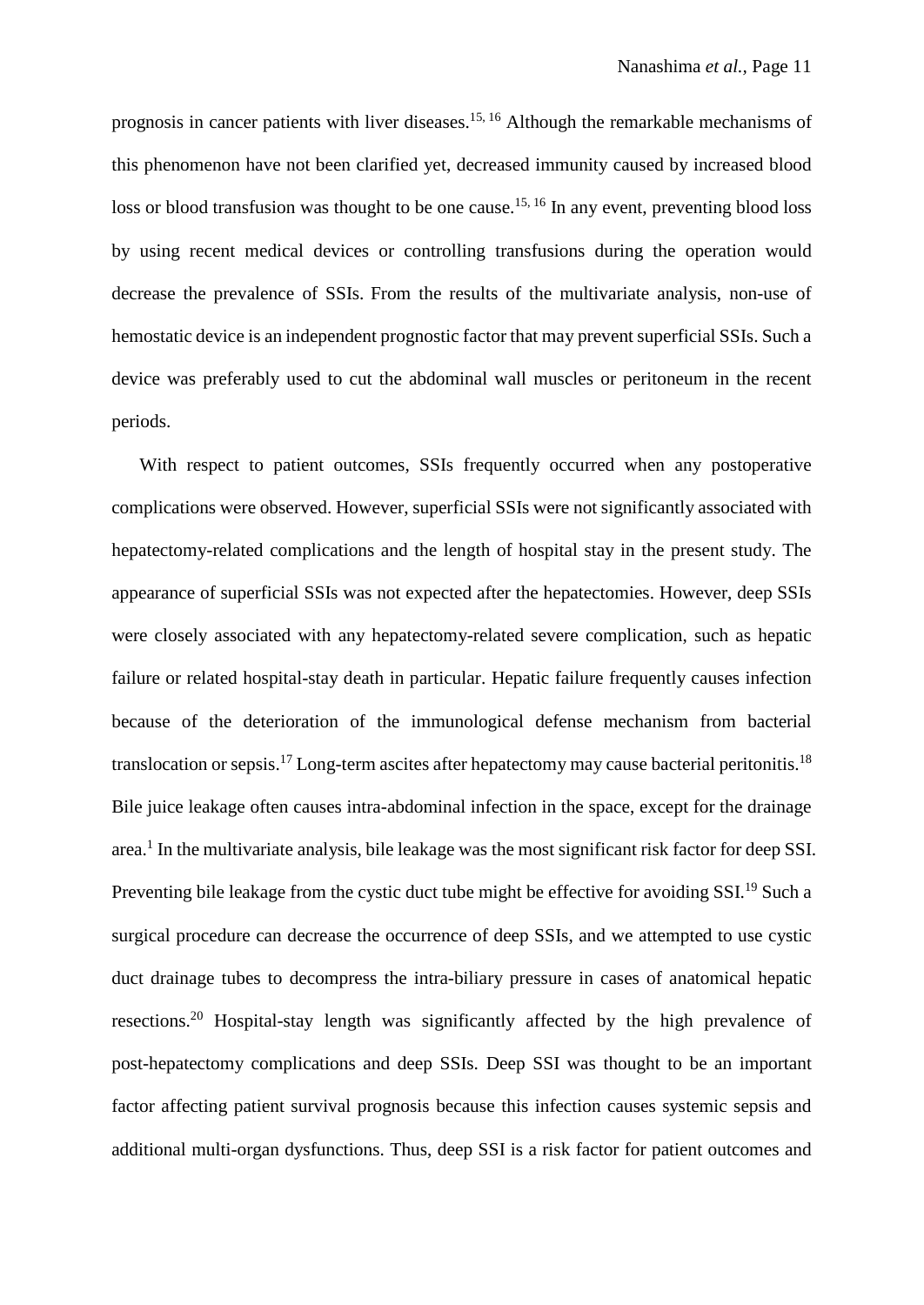prolonged hospital stays. The present study was a retrospectively cohort study, in which the present study design might provide some bias in results. Therefore, it is necessary to design a prospective randomized study in each subgroup in the suture step.

In conclusion, it has been demonstrated the prevalence of superficial and deep SSIs and examined their effect in the surgical records and outcomes of patients with various diseases who underwent hepatic resections. SSI prevalence has not been changed in 18 years. Various factors were associated with each SSI, and the multivariate analysis showed that non-use of hemostatic devices and postoperative complications were associated with superficial SSIs, but hospital stays were not significantly prolonged. Male gender, hepatic failure and bile leakage were significantly associated with deep SSIs. Preventing bile leakage with surgical procedures should be important for improving the prevalence of SSIs, and such attempts may decrease patient outcomes after hepatectomy.

# **Acknowledgement**

All co-authors contributed to data collections in the present study. The authors have no conflicts of interest to declare. No financial support was received for the present study.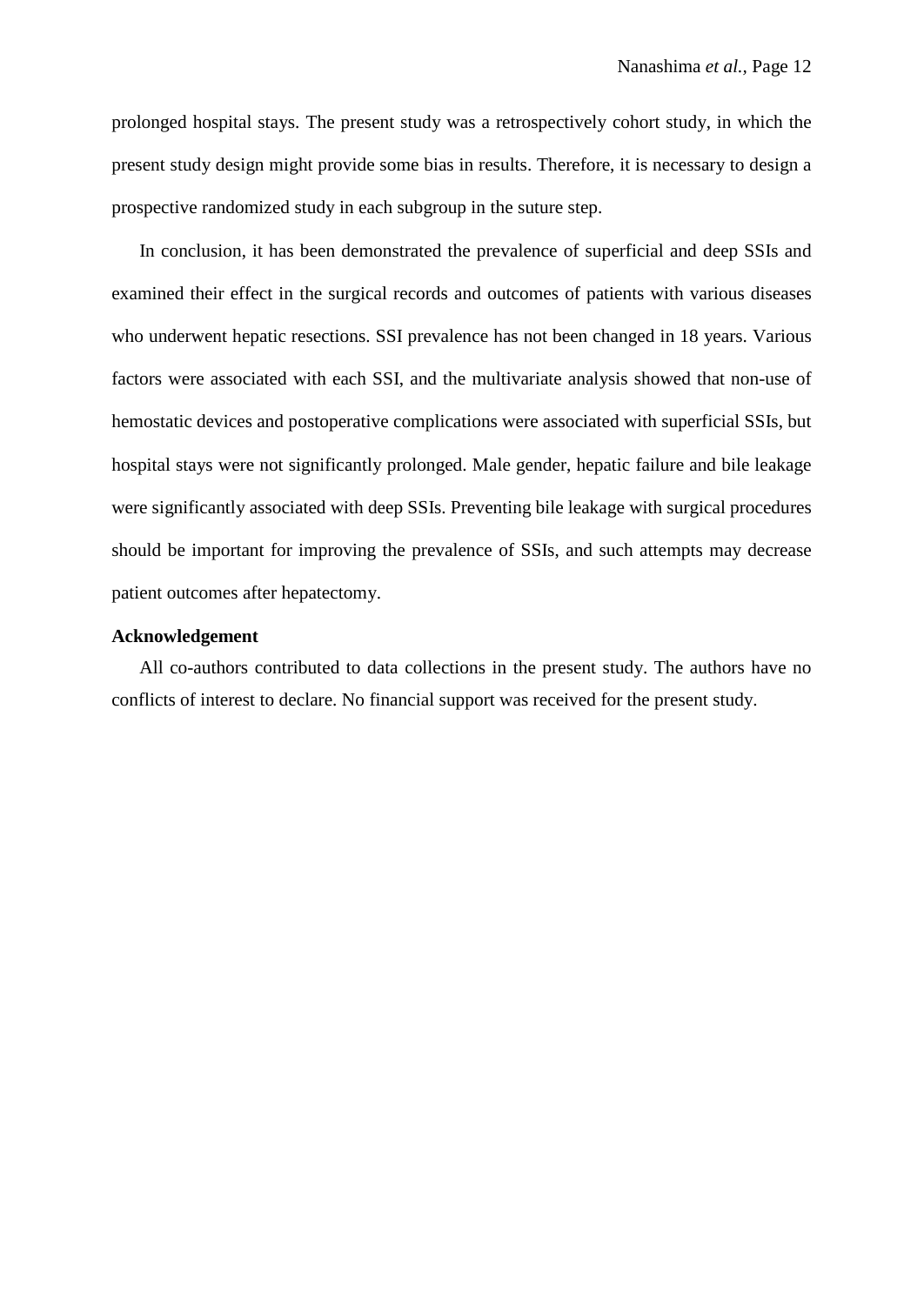### **References**

1. Arikawa T, Kurokawa T, Ohwa Y, et al. Risk factors for surgical site infection after hepatectomy for hepatocellular carcinoma. Hepatogastroenterology. 2011;58:143-146.

2. Moreno Elola-Olaso A, Davenport DL, Hundley JC, et al. Predictors of surgical site infection after liver resection: a multicentre analysis using National Surgical Quality Improvement Program data. HPB (Oxford). 2012;14:136-141.

3. Uchiyama K, Ueno M, Ozawa S, et al. Risk factors for postoperative infectious complications after hepatectomy. J Hepatobiliary Pancreat Sci. 2011;18:67-73.

4. Okabayashi T, Nishimori I, Yamashita K, et al. Risk factors and predictors for surgical site infection after hepatic resection. J Hosp Infect. 2009;73:47-53.

5. Iguchi T, Sato S, Kouno Y, et al. Comparison of Tc-99m-GSA scintigraphy with hepatic fibrosis and regeneration in patients with hepatectomy. Ann Nucl Med. 2003;17:227-233.

6. Liver cancer study group of Japan: Clinical findings. In Makuuchi M. General Rules for the Clinical and Pathological Study of Primary Liver Cancer. 2nd English ed. Tokyo: Kanehara Co., Ltd., 2003: 5-28

7. Wang ZX, Jiang CP, Cao Y, et al. Systematic review and meta-analysis of triclosan-coated sutures for the prevention of surgical-site infection. Br J Surg. 2013;100:465-473.

8. Togo S, Matsuo K, Tanaka K, et al. Perioperative infection control and its effectiveness in hepatectomy patients. J Gastroenterol Hepatol. 2007;22:1942-1948.

9. Ishikawa S, Ohtaki A, Koyano T, et al. Percutaneous transhepatic gallbladder drainage for acute acalculous cholecystitis following cardiovascular surgery. J Cardiovasc Surg (Torino). 1997;38:513-515.

10. Warren BL. Small vessel occlusion in acute acalculous cholecystitis. Surgery. 1992;111:163-168.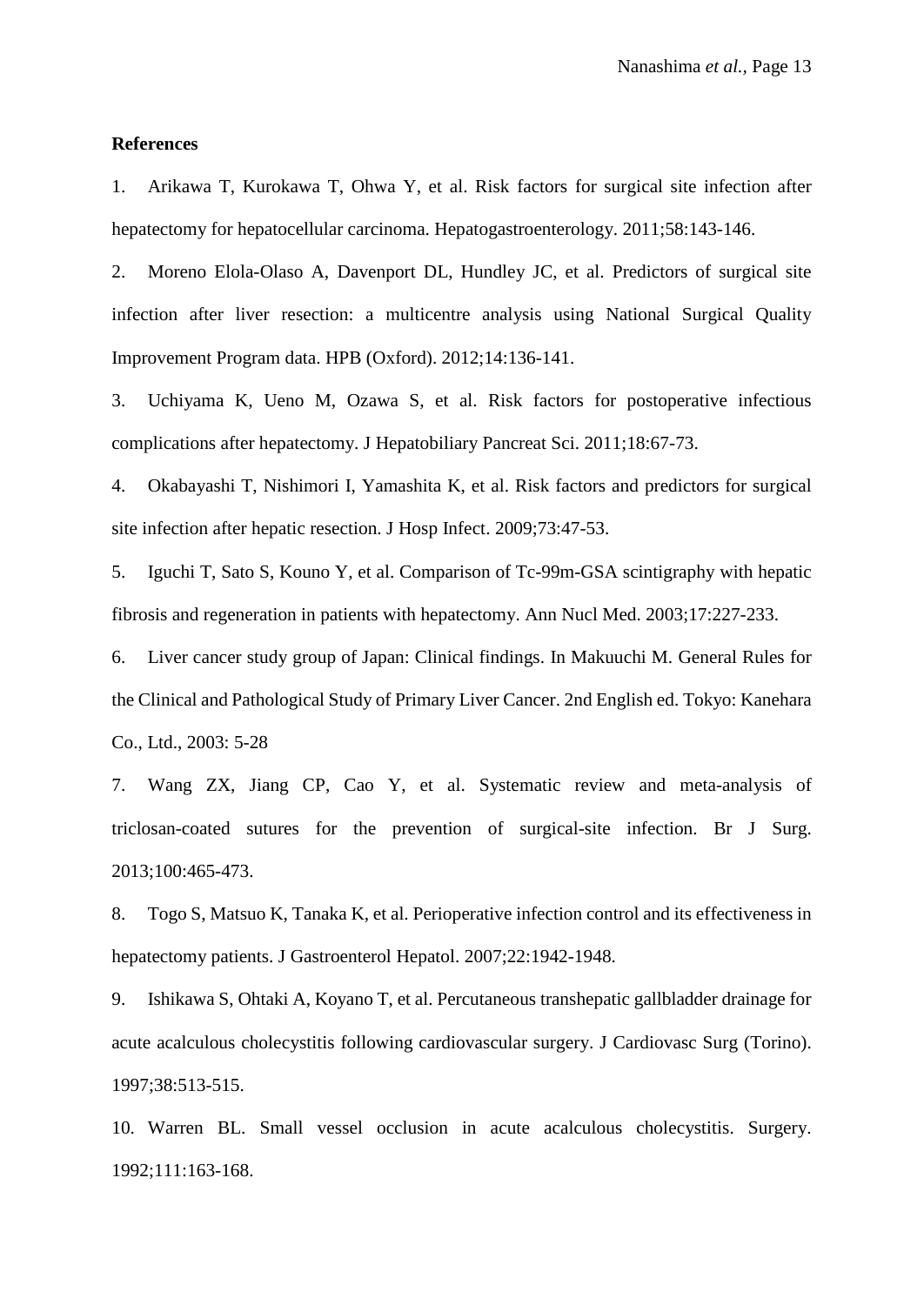11. Pol B, Campan P, Hardwigsen J, et alP. Morbidity of major hepatic resections: a 100-case prospective study. Eur J Surg. 1999;165:446-453.

12. Kanazawa A, Tsukamoto T, Shimizu S, et al. Impact of laparoscopic liver resection for hepatocellular carcinoma with F4-liver cirrhosis. Surg Endosc. 2013; 27:2592-2597.

13. Takara D, Sugawara G, Ebata T, et al. Preoperative biliary MRSA infection in patients undergoing hepatobiliary resection with cholangiojejunostomy: incidence, antibiotic treatment, and surgical outcome. World J Surg. 2011;35:850-857.

14. Tepetes K, Christodoulidis G, Spyridakis EM, et al. Tissue preserving hepatectomy by a vessel sealing device. J Surg Oncol. 2008;97:165-168.

15. Abdel-Wahab M, El-Husseiny TS, El Hanafy E, et al. Prognostic factors affecting survival and recurrence after hepatic resection for hepatocellular carcinoma in cirrhotic liver. Langenbecks Arch Surg. 2010:395:625-632.

16. Liu L, Miao R, Yang H, et al. Prognostic factors after liver resection for hepatocellular carcinoma: a single-center experience from China. Am J Surg. 2012;203:741-750.

17. Lipka JM, Zibari GB, Dies DF, et al. Spontaneous bacterial peritonitis in liver failure. Am Surg. 1998;64:1155-1157.

18. Khan J, Pikkarainen P, Karvonen AL, et al. Ascites: aetiology, mortality and the prevalence of spontaneous bacterial peritonitis. Scand J Gastroenterol. 2009;44:970-974.

19. Hotta T, Kobayashi Y, Taniguchi K, et al. Postoperative evaluation of C-tube drainage after hepatectomy. Hepatogastroenterology. 2003;50:485-490.

20. Nanashima A, Abo T, Shibuya A, et al. Does the placement of a cystic duct tube after a hepatic resection help reduce the incidence of post-operative bile leak? HPB 2013;15:517-522.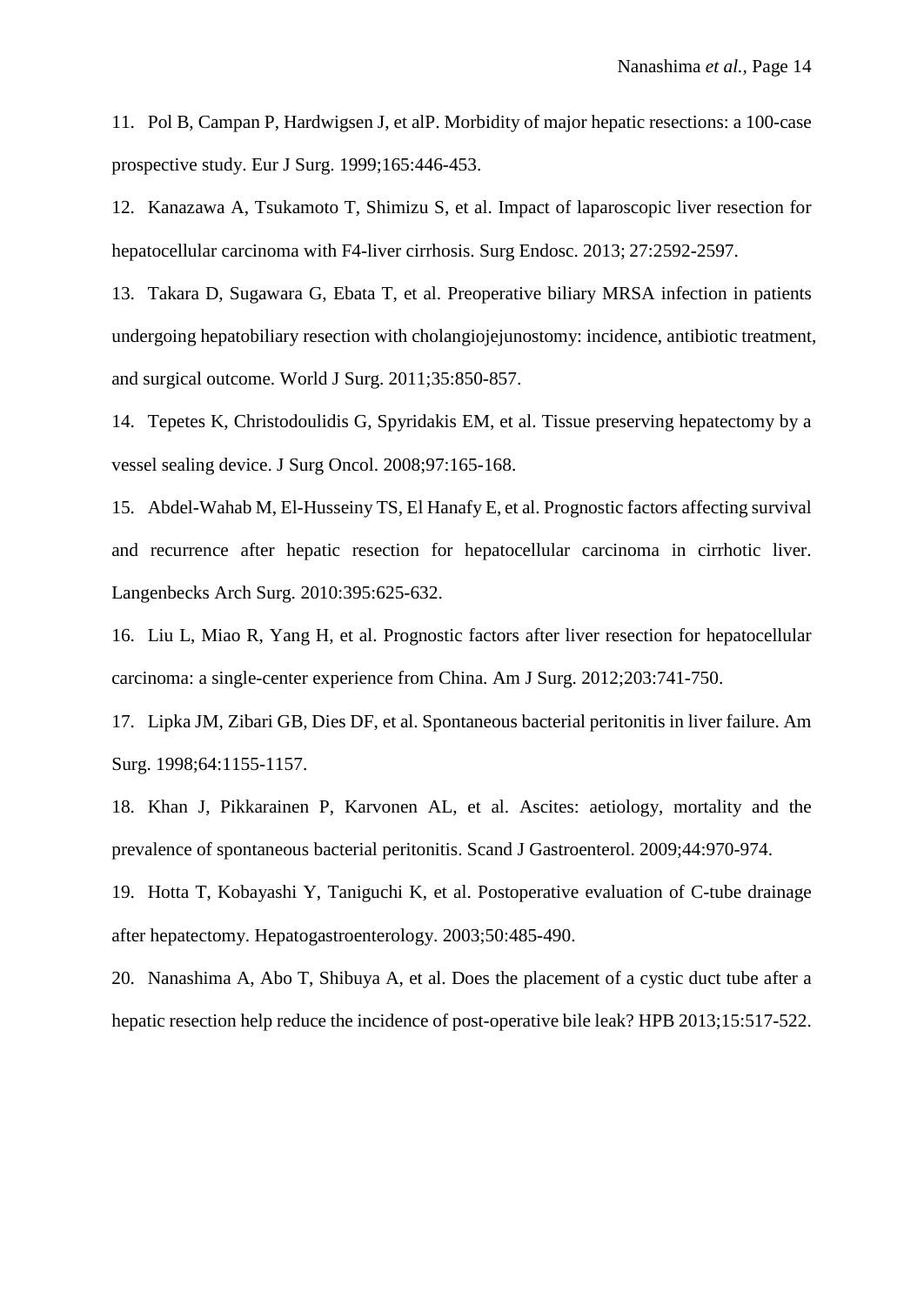|                          | Term 1    | Term 2    | Term 3    | <b>Statistics</b> |
|--------------------------|-----------|-----------|-----------|-------------------|
|                          | $(n=137)$ | $(n=211)$ | $(n=178)$ | (p value)         |
| Superficial SSI $(n=32)$ | 8(2%)     | $9(2\%)$  | 15(3%)    | 0.229             |
| Deep $SSI(n=74)$         | 16(3%)    | 32(6%)    | 26(5%)    | 0.637             |
| Total                    | 24(5%)    | $41(8\%)$ | $41(8\%)$ | 0.455             |

**Table 1** Changes of prevalence of SSI in the different periods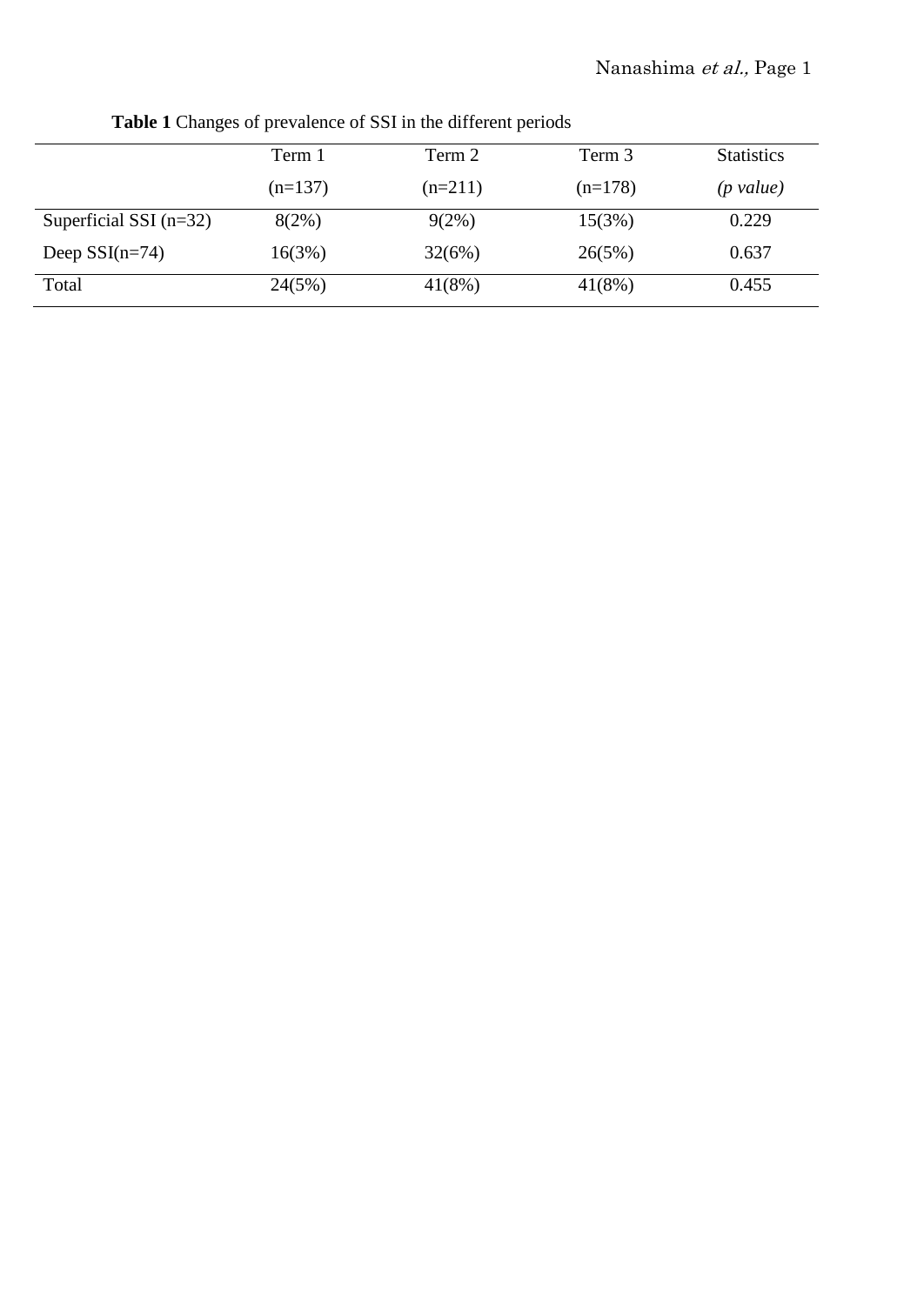|                                         | Non-SSI         | Superficial SSI | Deep SSI        | <b>Statistics</b>   |
|-----------------------------------------|-----------------|-----------------|-----------------|---------------------|
|                                         | $(n=420)$       | $(n=32)$        | $(n=74)$        | $(p \text{ value})$ |
| Age (years)                             | $64.1 \pm 11.9$ | $64.5 \pm 11.7$ | $64.9 \pm 10.5$ |                     |
| Gender                                  |                 |                 |                 |                     |
| Male/Female                             | 293/127         | 16/16           | 58/16           | 0.014               |
| Background liver                        |                 |                 |                 |                     |
| Normal/fatty/viral/obstructive jaundice | 210/14/176/20   | 16/2/1/13/2     | 31/2/34/7       | 0.710               |
| Liver diseases                          |                 |                 |                 |                     |
| Benign/HCC or ICC/ MLC/BTC              | 14/210/135/52/9 | 0/19/8/2/3      | 2/37/23/12/0    | 0.122               |
| Obesity (BMI>25)                        |                 |                 |                 |                     |
| No/yes                                  | 293/127         | 21/11           | 49/25           | 0.759               |
| <b>Diabetes</b>                         |                 |                 |                 |                     |
| No/ yes                                 | 316/104         | 27/5            | 57/17           | 0.490               |
| Cardiovascular diseases <sup>#</sup>    |                 |                 |                 |                     |
| No/ yes                                 | 401/19          | 28/4            | 65/9            | 0.095               |
| Renal diseases                          |                 |                 |                 |                     |
| No/yes                                  | 412/8           | 30/2            | 71/3            | 0.199               |
| Performance status                      |                 |                 |                 |                     |
| 0/1                                     | 394/26          | 27/5            | 64/10           | 0.022               |
| ASA physiological status <sup>\$</sup>  |                 |                 |                 |                     |
| 1/2/3                                   | 256/147/17      | 20/7/5          | 41/27/6         | 0.030               |
| Liver function tests                    |                 |                 |                 |                     |
| Child-Pugh classification (A/B)         | 405/15          | 31/1            | 73/1            | 0.609               |
| Liver Damage Grade<br>(A/B)             | 357/63          | 27/5            | 70/4            | 0.085               |
| $ICGR15(\%)$                            | $13.7 + 9.9$    | $14.2 + 9.3$    | $11.3 \pm 7.1$  |                     |
| LHL15                                   | $0.92 \pm 0.05$ | $0.92 \pm 0.03$ | $0.93 \pm 0.03$ |                     |
| Total bilirubin (mg/dl)                 | $1.1 \pm 1.1$   | $0.9 + 0.3$     | $1.2 \pm 0.9$   |                     |
| Prothrombin activity (%)                | $93 \pm 14$     | $90 \pm 13$     | $94 \pm 13$     |                     |
| Platelet counts $\rm(\mu m^3)$          | $20 \pm 10$     | $18 + 10$       | $20 \pm 7$      |                     |
| Hyaluronic acid (ug/ml)                 | $130 \pm 130$   | $190 \pm 261$   | $136 \pm 262$   |                     |

**Table 2** Patient demographics, co-morbidity, general status and liver functional parameters in patients with or without SSI

HCC, hepatocellular carcinoma; ICC, intrahepatic cholangiocarcinoma; MLC, metastatic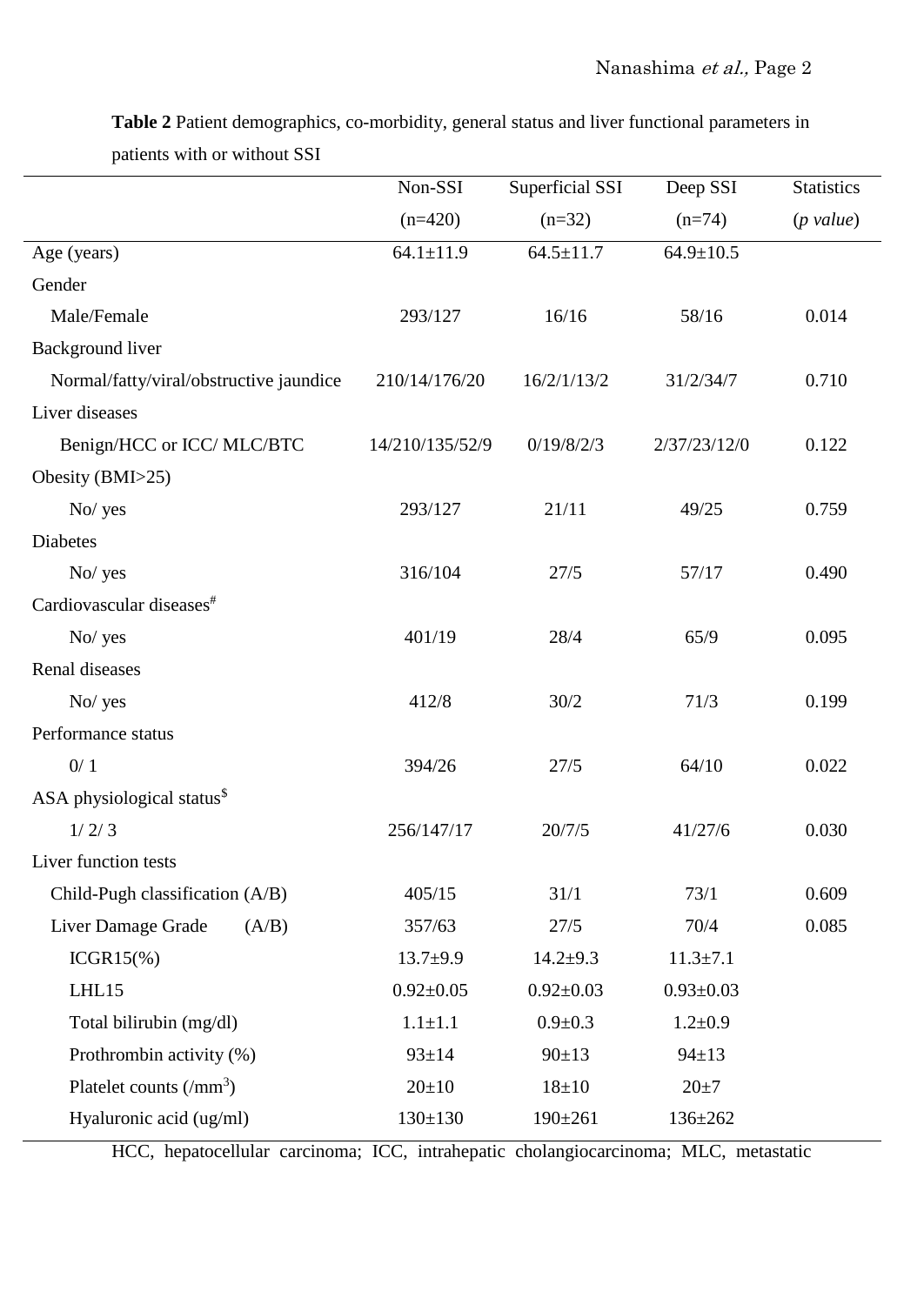licer carcinoma; BTC, biliary tract carcinoma. BMI, body mass index; # except hypertension; \$ American Society of Anesthesiologists; ICGR15, indocyanine green retention rate at 15 minutes; LHL15, liver uptake ratio by <sup>99m</sup>-Tc GSA liver scintigraphy at 15 minutes \*p<0.05 *vs.* group 1. \*\*p<0.01 *vs.* group 2 and 3.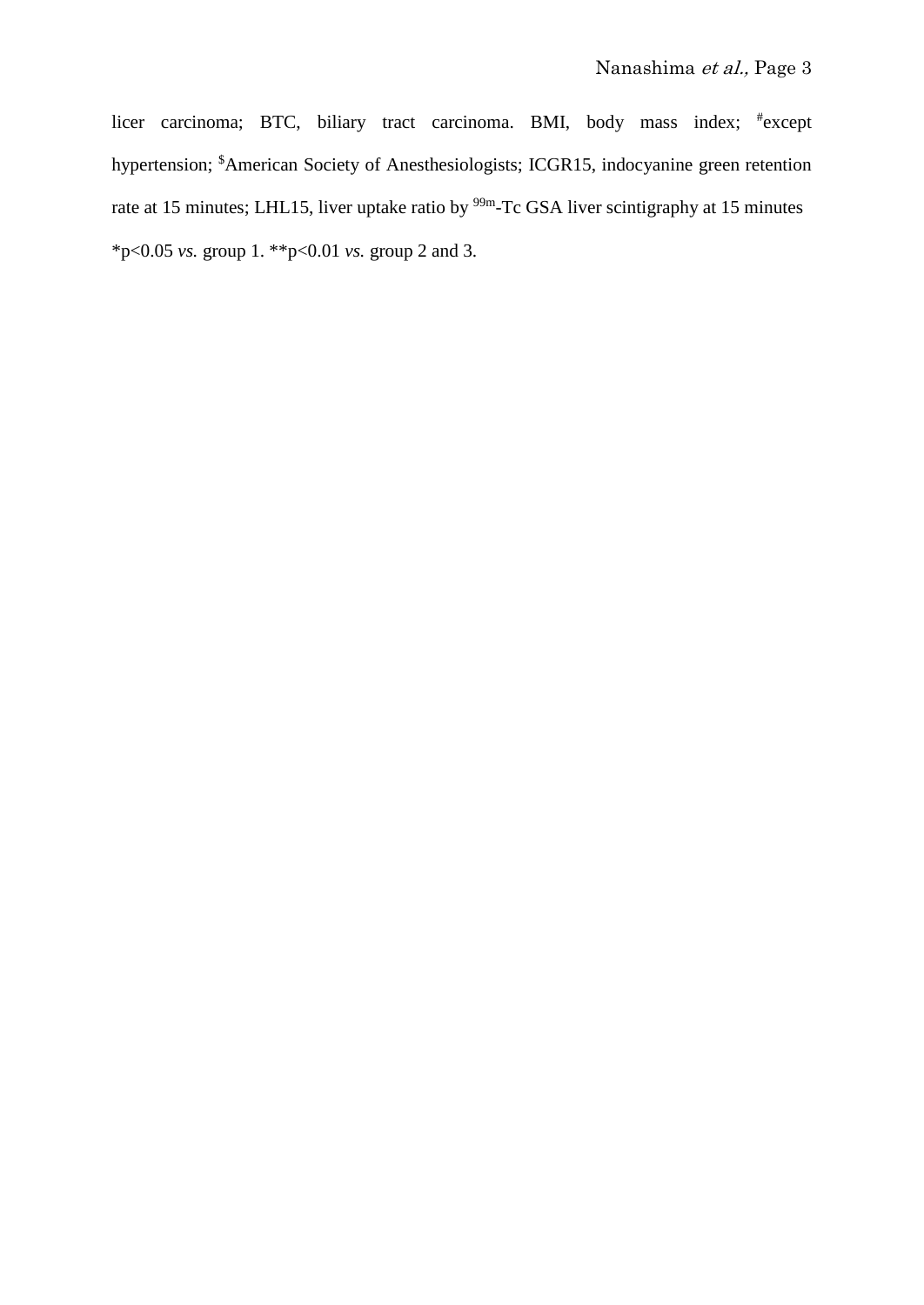|                                              | Non-SSI       | Superficial SSI | Deep SSI    | <b>Statistics</b>   |
|----------------------------------------------|---------------|-----------------|-------------|---------------------|
|                                              | $(n=420)$     | $(n=32)$        | $(n=74)$    | $(p \text{ value})$ |
| Operator                                     |               |                 |             |                     |
| Teaching staff/fellow or resident            | 282/138       | 21/11           | 58/16       | 0.160               |
| Incision                                     |               |                 |             |                     |
| Laparoscopic/abdominal/thoraco-abdominal     | 19/335/66     | 0/26/6          | 0/56/18     | 0.102               |
| Extend of hepatectomy                        |               |                 |             |                     |
| Partial/segment, section/hemiliver, more     | 140/124/156   | 6/13/13         | 22/24/28    | 0.478               |
| Combined resection of other organs (No/ yes) | 342/78        | 25/7            | 59/15       | 0.861               |
| Biliary reconstruction (No/ yes)             | 349/71        | 30/2            | 66/8        | 0.137               |
| Combined vascular resection (No/ yes)        | 380/40        | 26/6            | 66/8        | 0.250               |
| Use of hemostatic devices (No/Yes)           | 98/322        | 14/18           | 16/58       | 0.029               |
| Operating time (minutes)                     | 419±166       | $445 \pm 199$   | $422 + 232$ |                     |
| Transection time (minutes)                   | $47 + 20$     | $43 + 11$       | $48 + 24$   |                     |
| Blood loss (ml)                              | 984±886       | 788±566         | 1500±1001** |                     |
| Red cell transfusion (ml)                    | $303 \pm 661$ | $194 \pm 342$   | 567±611**   |                     |
| Transfusion (No/ yes)                        | 296/124       | 21/11           | 34/40       | 0.002               |
| Hospital stay (days)                         | $18 + 14$     | $23 \pm 14$     | 48±38**     |                     |
| Total complication (No/yes)                  | 278/142       | 1/31            | 3/71        | < 0.001             |
| Hepatectomy-related complication (No/yes)    | 342/78        | 26/6            | 36/38       | < 0.001             |
| Hepatic failure (No/yes)                     | 408/12        | 32/0            | 62/12       | < 0.001             |
| Long-term ascites (No/yes)                   | 363/57        | 27/5            | 55/19       | 0.048               |
| Bile leakage (No/yes)                        | 401/19        | 32/0            | 49/25       | < 0.001             |
| Hospital death (No/yes)                      | 411/9         | 32/0            | 68/6        | 0.011               |
|                                              |               |                 |             |                     |

**Table 3** Relationship between surgical records or patient outcomes and SSI in patients

undergoing hepatectomy

\*\*p<0.01 *vs.* non-SSI and superficial SSI